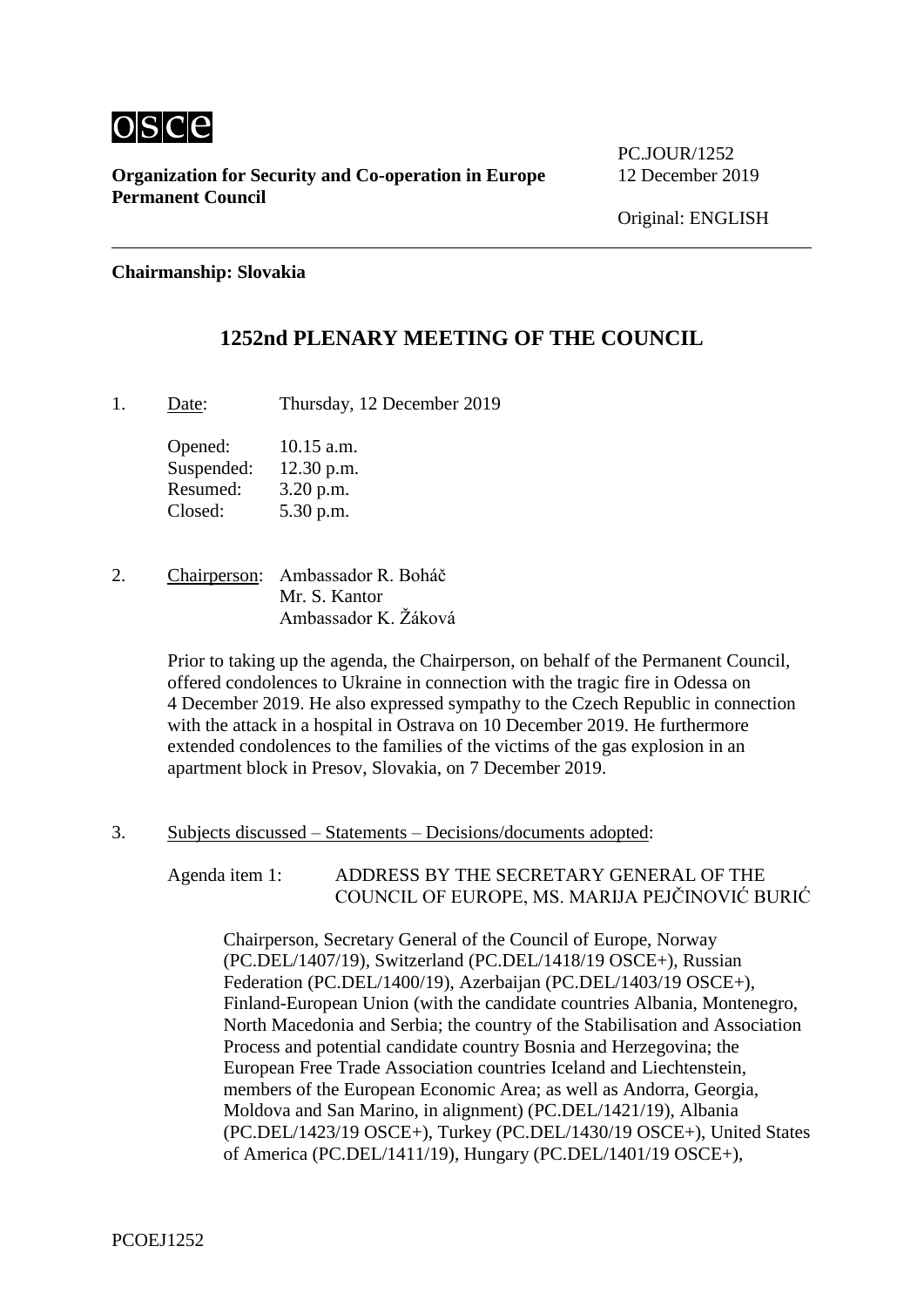Kazakhstan, Croatia, Armenia (PC.DEL/1416/19 OSCE+), Georgia (PC.DEL/1428/19 OSCE+), OSCE Parliamentary Assembly

### Agenda item 2: DECISION ON THE THEME, AGENDA AND MODALITIES FOR THE 28th ECONOMIC AND ENVIRONMENTAL FORUM

Chairperson

**Decision**: The Permanent Council adopted Decision No. 1358 (PC.DEC/1358) on the theme, agenda and modalities for the 28th Economic and Environmental Forum, the text of which is appended to this journal.

United States of America (also on behalf of Canada) (interpretative statement, see attachment to the decision)

Agenda item 3: UPDATE BY THE SPECIAL REPRESENTATIVE OF THE OSCE CHAIRPERSON-IN-OFFICE IN UKRAINE AND IN THE TRILATERAL CONTACT GROUP, AMBASSADOR MARTIN SAJDIK

Discussion under agenda item 4

Agenda item 4: REPORT BY THE CHIEF MONITOR OF THE OSCE SPECIAL MONITORING MISSION TO UKRAINE

Chairperson, Special Representative of the OSCE Chairperson-in-Office in Ukraine and in the Trilateral Contact Group, Chief Monitor of the OSCE Special Monitoring Mission to Ukraine (SEC.FR/33/19 OSCE+), Finland-European Union (with the candidate countries Albania, Montenegro and North Macedonia; the European Free Trade Association countries Iceland and Liechtenstein, members of the European Economic Area; as well as Georgia and Moldova, in alignment) (PC.DEL/1424/19), Russian Federation (PC.DEL/1409/19), Kazakhstan, Norway (PC.DEL/1408/19/Rev.1), Switzerland (PC.DEL/1419/19 OSCE+), United States of America (PC.DEL/1413/19), Turkey (PC.DEL/1417/19 OSCE+), Albania (PC.DEL/1422/19 OSCE+), Belarus (PC.DEL/1410/19 OSCE+), France (also on behalf of Germany) (PC.DEL/1406/19), Holy See (PC.DEL/1412/19 OSCE+), Canada, Bosnia and Herzegovina (PC.DEL/1429/19 OSCE+), Georgia (PC.DEL/1426/19 OSCE+), Italy, Ukraine (PC.DEL/1405/19)

Agenda item 5: REVIEW OF CURRENT ISSUES

*Human Rights Day, celebrated on 10 December 2019*: Russian Federation (PC.DEL/1402/19), United States of America (PC.DEL/1414/19) (PC.DEL/1415/19), Finland-European Union (with the candidate countries Albania, Montenegro, North Macedonia and Serbia; the country of the Stabilisation and Association Process and potential candidate country Bosnia and Herzegovina; as well as Andorra, Armenia, Georgia, Moldova, San Marino and Ukraine, in alignment) (PC.DEL/1425/19),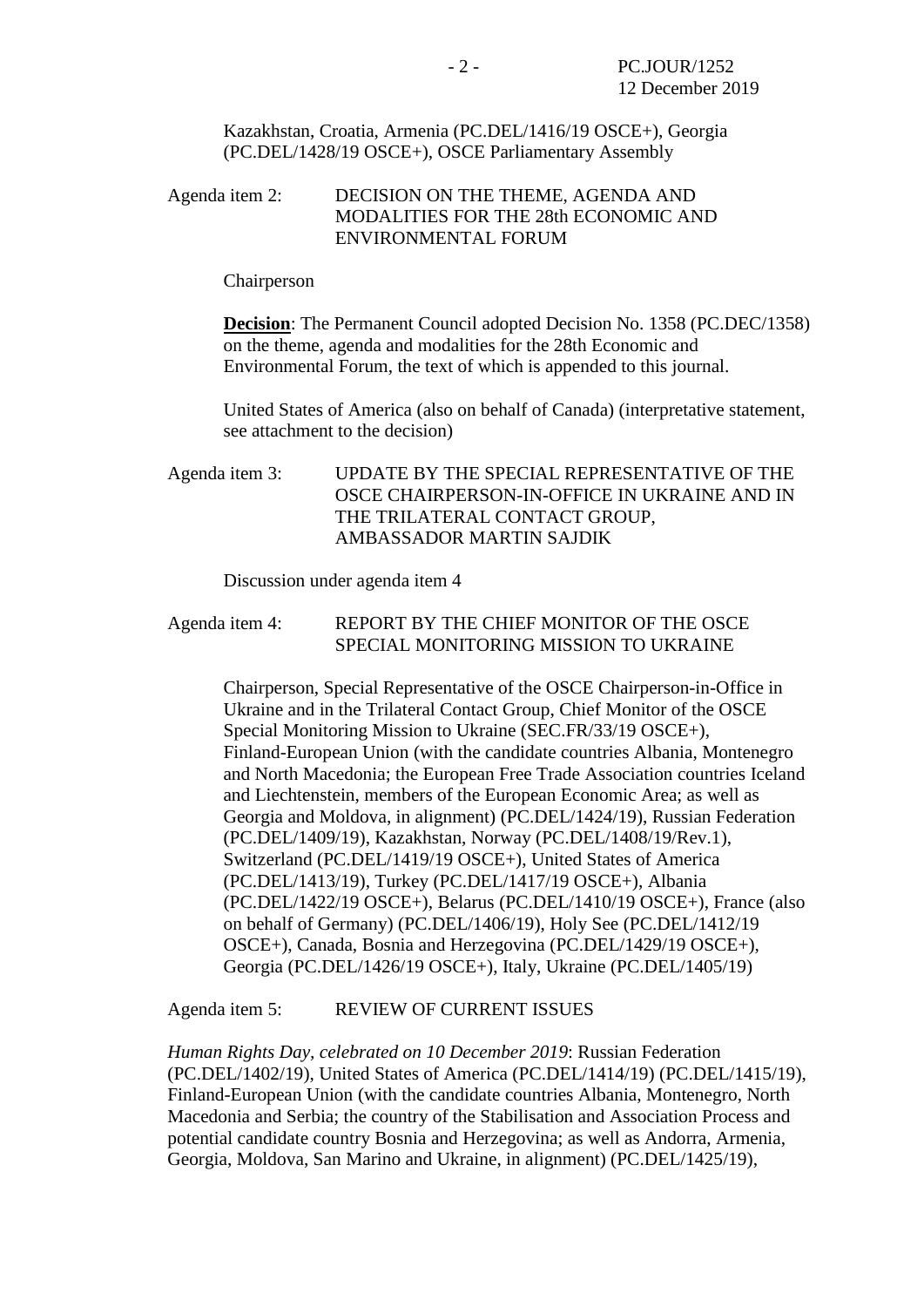Canada, Switzerland (also on behalf of Canada, Iceland, Liechtenstein, Mongolia and Norway) (PC.DEL/1420/19 OSCE+), Georgia (PC.DEL/1426/19 OSCE+), Latvia

#### Agenda item 6: REPORT ON THE ACTIVITIES OF THE CHAIRMANSHIP-IN-OFFICE

*Closing event of the Slovak OSCE Chairmanship, to be held on 18 December 2019*: Chairperson

Agenda item 7: REPORT OF THE SECRETARY GENERAL

- (a) *Announcement of the distribution of a written report of the Secretary General (SEC.GAL/203/19 OSCE+)*: Secretary General
- (b) *Participation of the Secretary General in the Twenty-Sixth Meeting of the OSCE Ministerial Council, held in Bratislava on 5 and 6 December 2019*: Secretary General (SEC.GAL/203/19 OSCE+)
- (c) *Meeting of the Secretary General with the Chairperson of the Committee on Foreign Affairs of the Uzbek Senate, held on 2 December 2019*: Secretary General (SEC.GAL/203/19 OSCE+)
- (d) *Meeting of the Alliance Expert Co-ordination Team, held in Vienna on 11 December 2019*: Secretary General (SEC.GAL/203/19 OSCE+)
- (e) *OSCE round table on sexual harassment in the workplace, held in Vienna on 10 December 2019*: Secretary General (SEC.GAL/203/19 OSCE+)
- (f) *Conference on global action against climate change held in Vienna on 9 December 2019*: Secretary General (SEC.GAL/203/19 OSCE+)
- (g) *Expert workshop on digital tools to prevent and detect corruption, held in Skopje on 2 and 3 December 2019*: Secretary General (SEC.GAL/203/19 OSCE+)
- (h) *Participation of the Special Representative and Co-ordinator for Combating Trafficking in Human Beings in the conference on "Enhancing Anti-Trafficking Response in the Black Sea Region" held in Athens on 2 December 2019*: Secretary General (SEC.GAL/203/19 OSCE+)
- (i) *Participation of the Special Representative and Co-ordinator for Combating Trafficking in Human Beings in the NATO conference on "Combating human trafficking in the Western Balkans" held in Podgorica on 28 November 2019*: Secretary General (SEC.GAL/203/19 OSCE+)
- (j) *Extension of the deadline for the nomination of candidates for the position of Head of the OSCE Programme Office in Nur-Sultan*: Secretary General (SEC.GAL/203/19 OSCE+)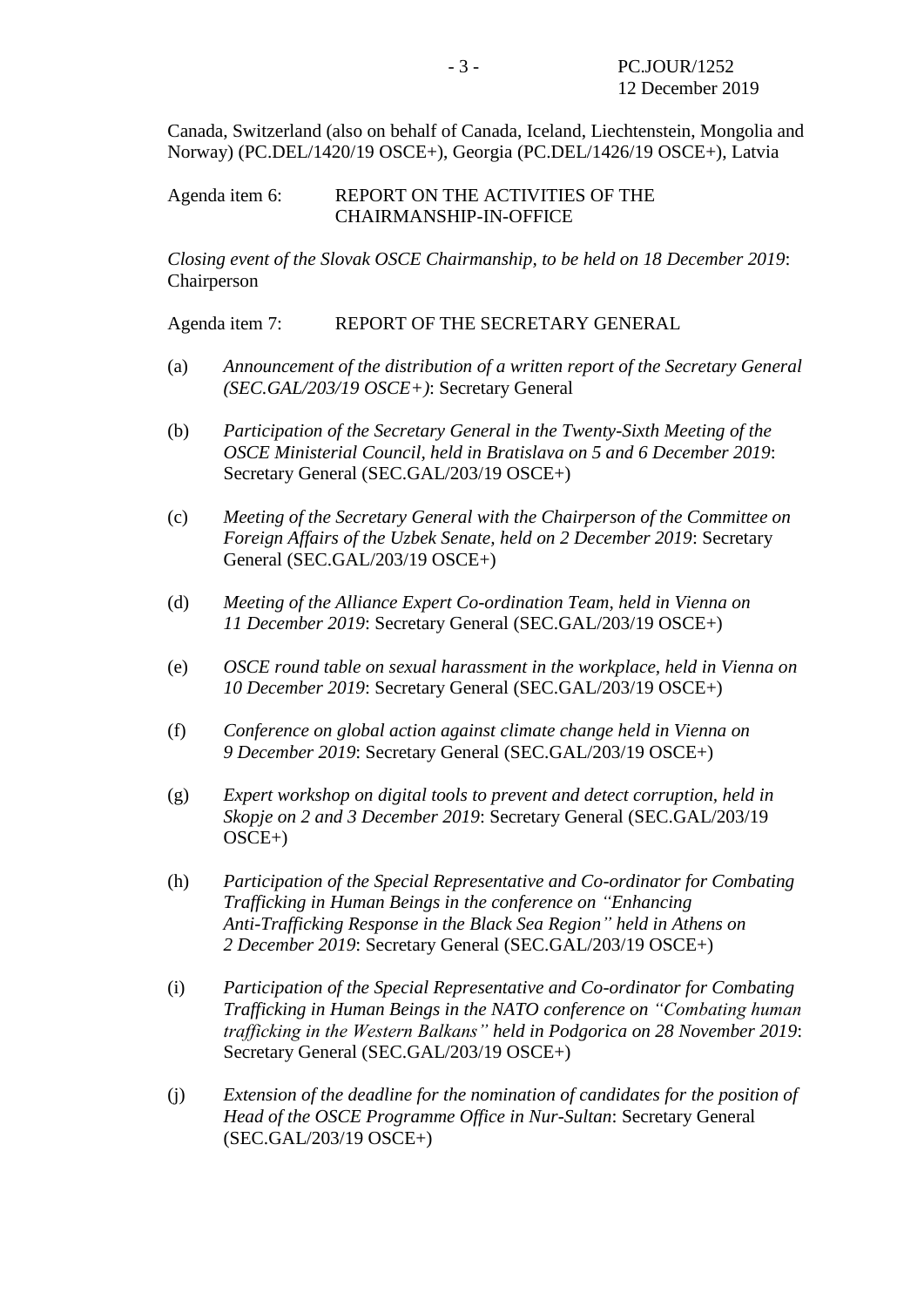Agenda item 8: ANY OTHER BUSINESS

- (a) *Early parliamentary elections in Azerbaijan, to be held on 9 February 2020*: Azerbaijan (PC.DEL/1404/19 OSCE+)
- (b) *Request by Moldova to make an interpretative statement on the Russian translation of MC.DOC/1/18/Corr.1*: Moldova (Annex)
- 4. Next meeting:

Thursday, 19 December 2019, at 10 a.m., in the Neuer Saal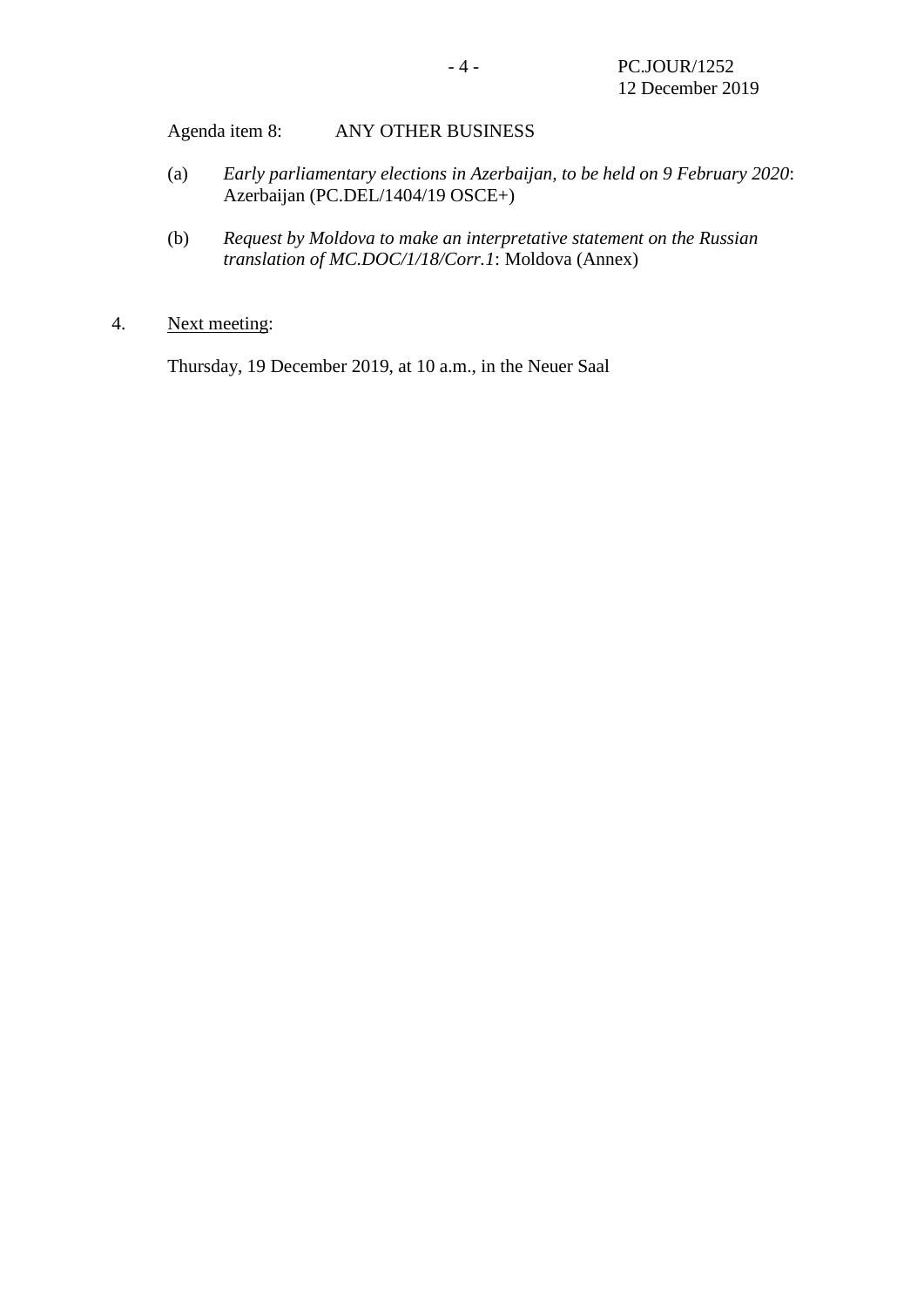

**Organization for Security and Co-operation in Europe** 12 December 2019 **Permanent Council** Annex

PC.JOUR/1252

Original: ENGLISH

**1252nd Plenary Meeting** PC Journal No. 1252, Agenda item 8(b)

### **STATEMENT BY THE DELEGATION OF MOLDOVA**

# **Interpretative statement on the Russian translation of the Ministerial Statement on the Negotiations on the Transdniestrian Settlement Process in the "5+2" Format adopted at the Twenty-Fifth Meeting of the OSCE Ministerial Council in Milan in 2018**

Mr. Chairperson,

Following the decision to publish, on 29 November 2019, the Russian translation of the second journal of the Twenty-Fifth Meeting of the OSCE Ministerial Council held in Milan in 2018 (MC(25).JOUR/2/Corr.1), and in order to offer the necessary clarification on the disagreements that arose over the translation from English into Russian of the word "parameters" in paragraph 8 of the Ministerial Statement on the Negotiations on the Transdniestrian Settlement Process in the "5+2" Format (MC.DOC/1/18/Corr.1), the Republic of Moldova would like to make an interpretative statement in accordance with the Rules of Procedure.

According to the opinion of one delegation, the English word "parameters" should be translated into Russian as "критерии/criteria". However, in all other OSCE working languages the direct translation of the English word "parameters" has been used, thus retaining its Greek etymology. More important in our case is that the word "criteria" is used by one delegation in an inappropriate manner in connection with the sovereignty and territorial integrity of the Republic of Moldova within its internationally recognized borders.

In this context, we are compelled to point out an obvious and extremely important fact enshrined in the most relevant international documents, such as the Charter of the United Nations and the Helsinki Final Act, namely, that sovereignty, territorial integrity and inviolability of frontiers are generally recognized principles and norms of international law.

We would like to underline that during discussions on this matter the Moldovan delegation exercised flexibility so that the consensus necessary for the publication of the Russian version of this document could be reached.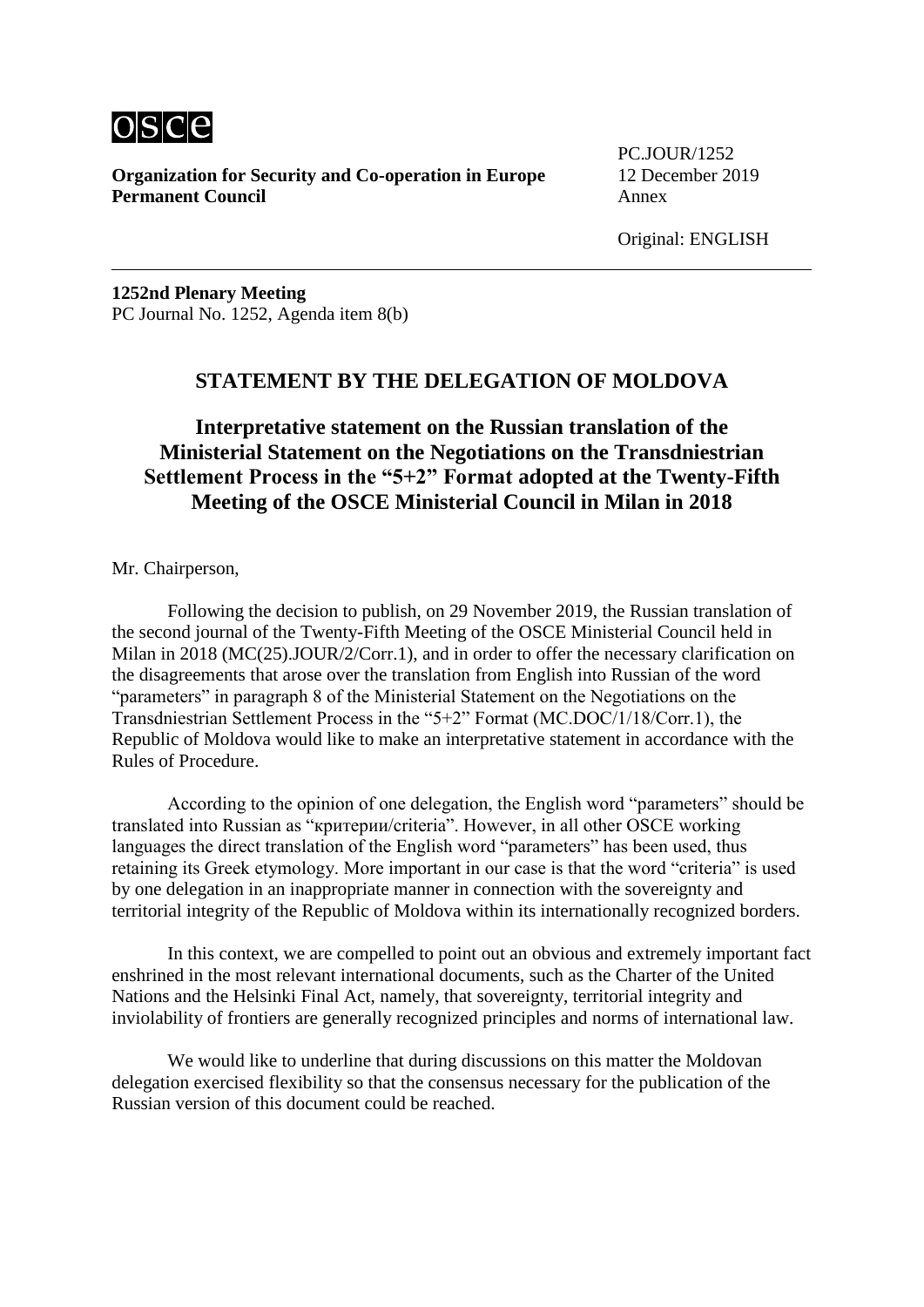We would like to request that this interpretative statement be attached to the journal of the day.

Thank you.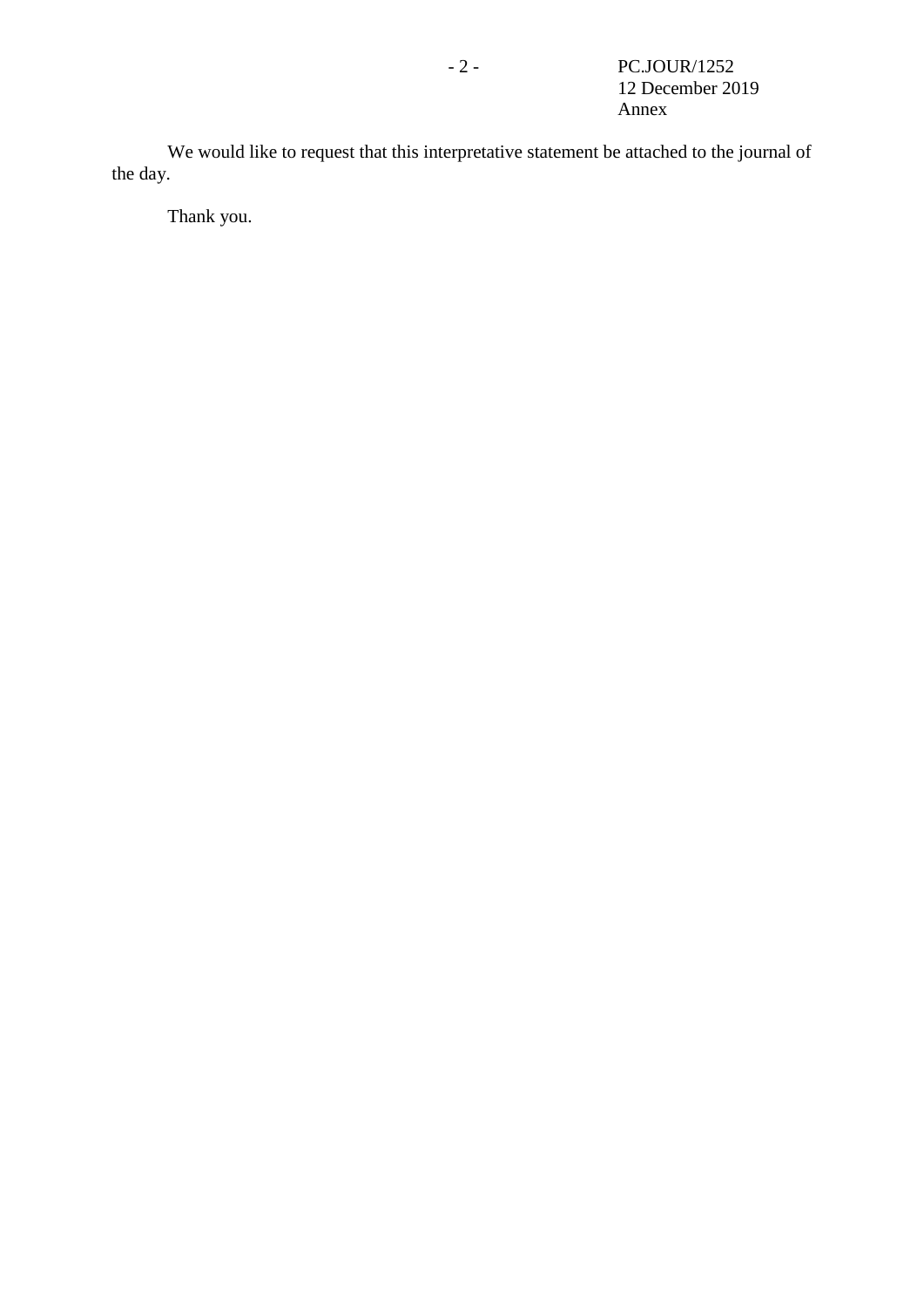

**Organization for Security and Co-operation in Europe** 12 December 2019 **Permanent Council**

PC.DEC/1358

Original: ENGLISH

**1252nd Plenary Meeting** PC Journal No. 1252, Agenda item 2

### **DECISION No. 1358 THEME, AGENDA AND MODALITIES FOR THE 28th ECONOMIC AND ENVIRONMENTAL FORUM**

The Permanent Council,

Pursuant to Chapter VII, paragraphs 21 to 32, of the Helsinki Document 1992; Chapter IX, paragraph 20, of the Budapest Document 1994; Ministerial Council Decision No. 10/04 of 7 December 2004; Ministerial Council Decision No. 4/06 of 26 July 2006; Permanent Council Decision No. 743 of 19 October 2006; Permanent Council Decision No. 958 of 11 November 2010; and Permanent Council Decision No. 1011 of 7 December 2011,

Relying on the OSCE Strategy Document for the Economic and Environmental Dimension (Annex 1 of MC(11).JOUR/2) and relevant Ministerial Council decisions,

Building on the outcomes of past Economic and Environmental Forums, as well as on the results of relevant OSCE activities,

Decides that:

1. The theme of the 28th Economic and Environmental Forum will be: "Promoting security, stability and economic growth in the OSCE area by preventing and combating corruption through innovation, increased transparency and digitalization";

2. The 28th Economic and Environmental Forum will consist of three meetings, including two preparatory meetings, one of which will take place outside of Vienna. The concluding meeting will be held on 10 and 11 September 2020 in Prague. These arrangements shall not set a precedent for future meetings of the Economic and Environmental Forum. The Office of the Co-ordinator of OSCE Economic and Environmental Activities, under the guidance of the OSCE Chairmanship for 2020, will organize the above-mentioned meetings;

3. The agenda of the Forum will focus on the impact of the following topics on the comprehensive security of the OSCE area:

– The role of good governance and preventing and combating corruption in promoting security, stability and economic growth: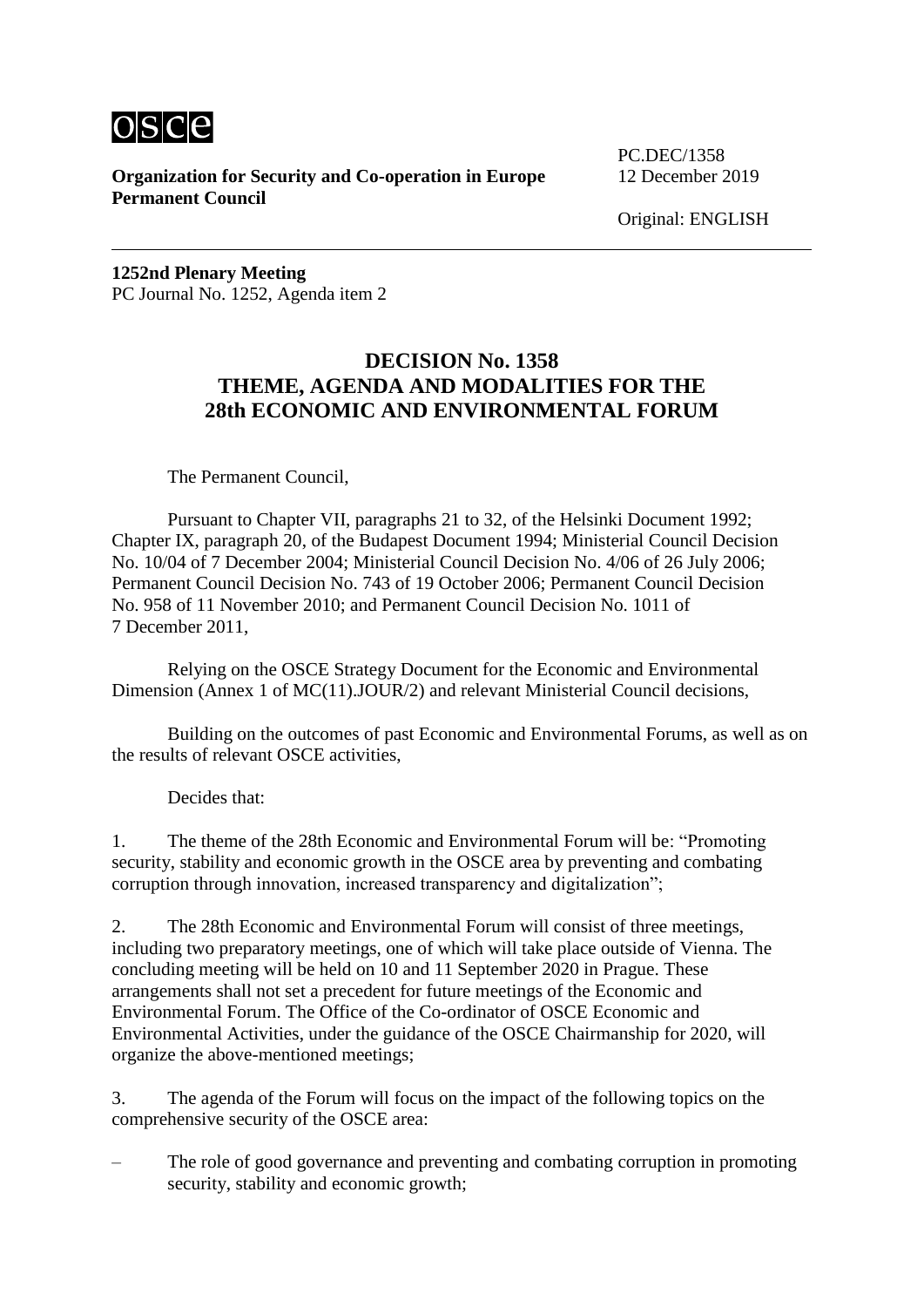- Challenges posed by corruption in the area of environmental protection and best practices of anti-corruption in this specific field;
- New challenges to anti-corruption in the digital age and opportunities offered by information technology developments in combating corruption, money laundering and financing of terrorism;
- The role of increased public and private sector engagement and economic co-operation in combating corruption;

4. The agendas of the Forum meetings, including timetables and themes of the working sessions, will be proposed and determined by the OSCE Chairmanship for 2020, after being agreed upon by the participating States in the Economic and Environmental Committee;

5. The Economic and Environmental Forum will review the implementation of the OSCE's commitments in the economic and environmental dimension, including through presentations of activities implemented by the Office of the Co-ordinator of OSCE Economic and Environmental Activities and the field operations;

6. The discussions at the Forum should benefit from cross-dimensional input provided by other OSCE bodies and relevant meetings organized by the Office of the Co-ordinator of OSCE Economic and Environmental Activities, under the guidance of the OSCE Chairmanship for 2020, and from deliberations in various international organizations;

7. The participating States are encouraged to be represented at a high level by senior officials responsible for shaping international economic and environmental policy in the OSCE area. Participation in their delegations of representatives from the business and scientific communities and of other relevant actors of civil society would be welcome;

8. As in previous years, the format of the Economic and Environmental Forum should provide for the active involvement of relevant international organizations and encourage open discussions;

9. The following international organizations, international organs, regional groupings and conferences of States are invited to participate in the 28th Economic and Environmental Forum: Asian Development Bank; Barents Euro-Arctic Council; Organization of the Black Sea Economic Cooperation; Central European Initiative; Collective Security Treaty Organization; Commonwealth of Independent States; Conference on Interaction and Confidence-Building Measures in Asia; Council of Europe; Council of the Baltic Sea States; Economic Cooperation Organization; Energy Community; Energy Charter Treaty; Eurasian Economic Commission; Eurasian Economic Union; European Bank for Reconstruction and Development; European Environment Agency; European Investment Bank; Food and Agriculture Organization of the United Nations; Green Cross International; International Atomic Energy Agency; International Energy Agency; International Institute for Applied Systems Analysis (IIASA); International Fund for Saving the Aral Sea; International Maritime Organization; International Monetary Fund; International Red Cross and Red Crescent Movement; International Committee of the Red Cross; North Atlantic Treaty Organization; Organization of the Petroleum Exporting Countries (OPEC); OPEC Fund for International Development (OFID); Organisation for Economic Co-operation and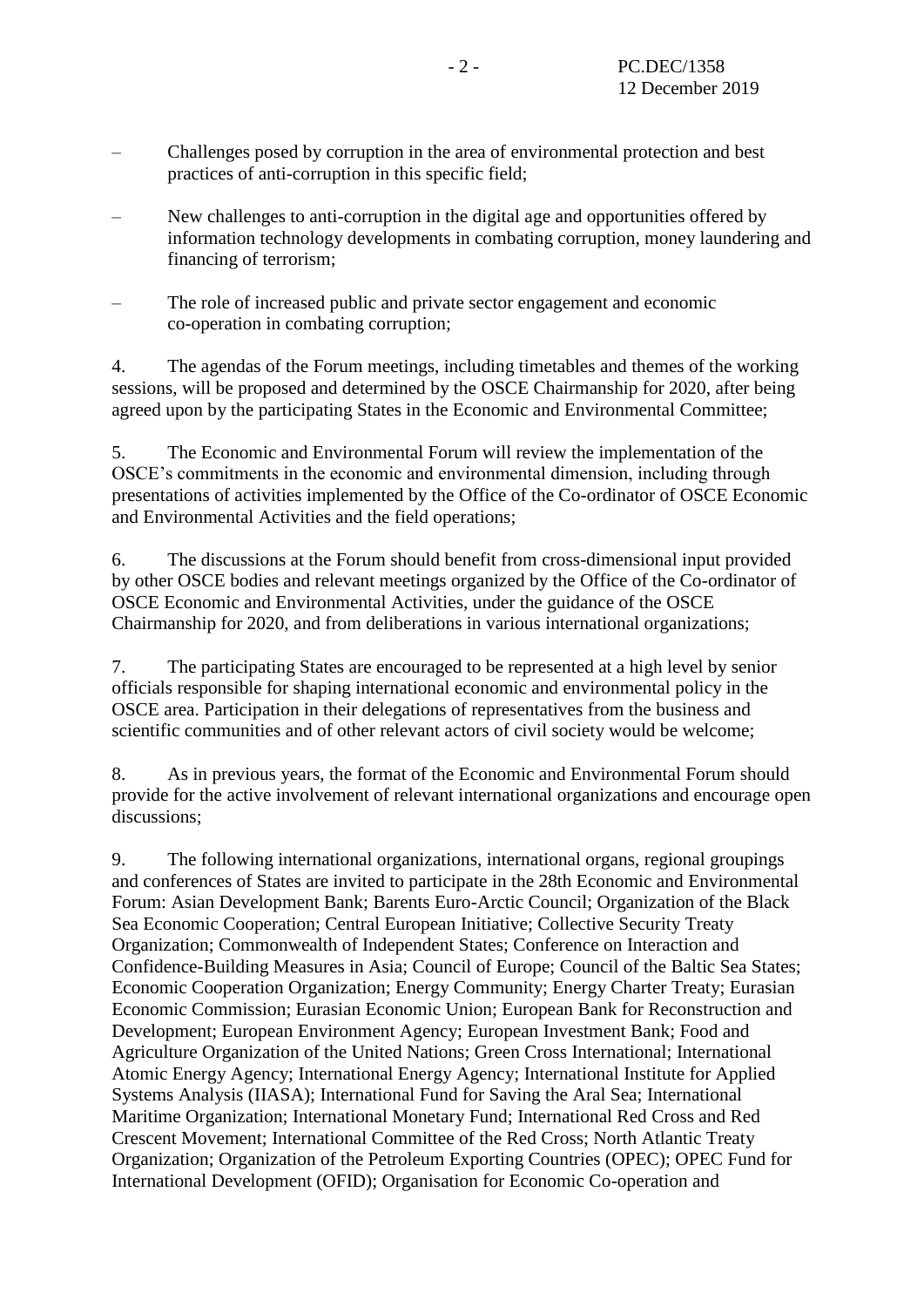Development; Organization for Democracy and Economic Development – GUAM; Organisation of Islamic Cooperation; Regional Cooperation Council; Secretariat of the United Nations Convention to Combat Desertification; Southeast European Cooperative Initiative; Secretariat of the United Nations Framework Convention on Climate Change; Shanghai Cooperation Organisation; United Nations Development Programme; United Nations Economic Commission for Europe; United Nations Economic and Social Commission for Asia and the Pacific; United Nations Commission on Sustainable Development; United Nations Environment Programme; United Nations Human Settlements Programme; United Nations Industrial Development Organization; United Nations Office for the Coordination of Humanitarian Affairs; United Nations Office for Disaster Risk Reduction; United Nations Office of the High Commissioner for Refugees; UN Women; United Nations Special Programme for the Economies of Central Asia; World Bank Group; World Health Organization; World Meteorological Organization; World Trade Organization; Advisory Group on Environmental Emergencies; Joint UNEP/OCHA Environment Unit; International Strategy for Disaster Reduction; United Nations Children's Fund; Capacity for Disaster Reduction Initiative (CADRI); United Nations Disaster Assessment and Coordination; International Civil Defence Organization; World Food Programme; Global Facility for Disaster Reduction and Recovery; Inter-Parliamentary Union; Regional Environmental Centre for Central and Eastern Europe (REC); Regional Environmental Centre for Central Asia (CAREC); Secretariat of the United Nations Convention on Biological Diversity; and other relevant organizations;

10. The OSCE Partners for Co-operation are invited to participate in the 28th Economic and Environmental Forum;

11. Upon request by a delegation of an OSCE participating State, regional groupings or expert academics and business representatives may also be invited, as appropriate, to participate in the 28th Economic and Environmental Forum;

12. Subject to the provisions contained in Chapter IV, paragraphs 15 and 16, of the Helsinki Document 1992, the representatives of non-governmental organizations with relevant experience in the area under discussion are also invited to participate in the 28th Economic and Environmental Forum;

13. The 2020 preparatory meetings will be held in English and Russian with interpretation. These arrangements will not constitute a precedent to be relied upon in other circumstances.